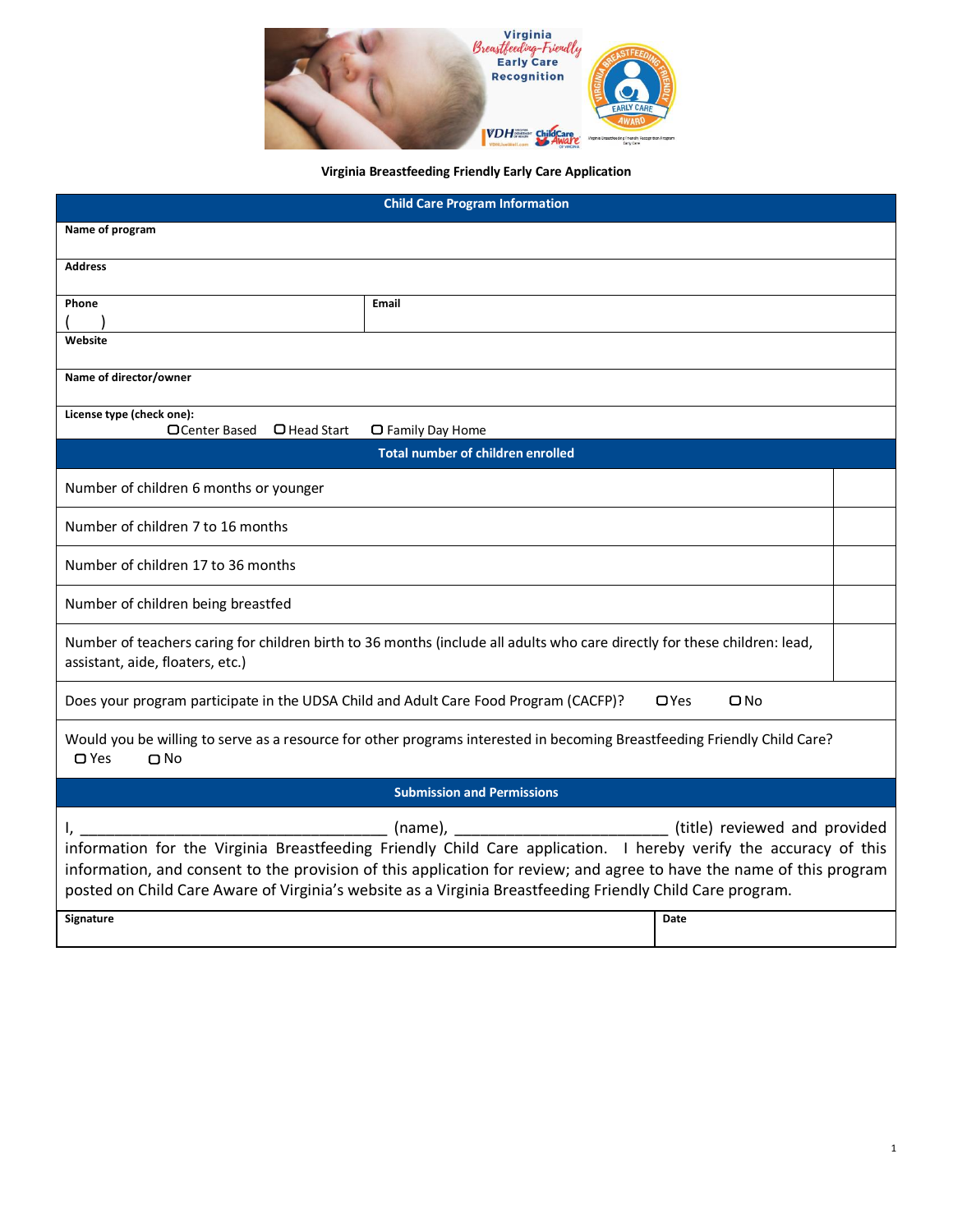

## **Virginia Breastfeeding Friendly Early Care Application**

**Directions:** Please include photographs or documentation where requested to illustrate how the following 5 Breastfeeding Friendly Child Care standards are met.

**Environment Standard:** A breastfeeding friendly child care program provides an inclusive environment which communicates that breastfeeding is welcome and will be supported in this program. The program has a culturally-responsive, breastfeeding-friendly environment.

**Supporting Documentation**: Submit 1-3 photographs and a brief written description that describes how the program meets at least 3 of the breastfeeding-friendly environment practices below.

- $\Box$  Breastfeeding mothers have access to a clean, private, comfortable place to nurse or express milk.
- $\Box$  Culturally responsive posters, brochures, etc., are visible and communicate to children and families that the program supports breastfeeding
- $\Box$  Children's books and/or toys that normalize breastfeeding are available to children in classrooms.

**Family Support Standard:** Families are better able to continue to breastfeed when they are supported with information and resources about breastfeeding. This program provides resources and/or Information about breastfeeding to new mothers and family members.

**Supporting Documentation**: Submit copies of resources or guidance provided to families that describe how the program meets the Family Support practices below.

- $\Box$  Information about how our program supports breastfeeding is shared with newly enrolled families.
- $\Box$  A list of community breastfeeding resources is available for families, and staff refer families when appropriate.

**Infant Feeding Standard:** Breastfeeding is supported when infants are fed on-demand, and when the program communicates with mothers/families about infant feeding preferences. This program is committed to infant feeding best practices.

**Supporting Documentation**: Submit provide copies of documents (such as policy statements, training pages, or Parent Handbook pages) that are given to families or staff to describe how the program meets any or all of the Infant Feeding practices described below. If the program does not have training documents, handbook, or policy manual, the owner/director may confirm using an electronic signature that the program addresses these following areas.

## **Signature confirmation**

Documents should address all of the following:

- $\Box$  Babies are fed on-demand, unless other arrangements are requested by family.
- $\Box$  The program shares daily breastfeeding report/infant feeding plan with families.
- $\Box$  Arrangements are made with families if the supply of breastmilk is gone and baby is still hungry.
- $\Box$  Breastfed babies do not receive other food or drink unless prior approval is given by families.

**Professional Development Standard:** Breastfeeding is supported when program staff are trained and knowledgeable about the benefits of breastfeeding, responsive feeding practices, how to promote breastfeeding and how to store and handle breastmilk. This program ensures that staff who care children ages 0-3 and at least one director/administrator are trained in areas below to support and promote breastfeeding.

## **Supporting Documentation**:

Copies of training certificates or director-signed verification of training that addresses all four content areas listed below. Training resources are listed on VBFF EC webpage [here.](https://vachildcare.com/child-care-providers/virginia-breastfeeding-friendly-early-care-recognition/resources/)